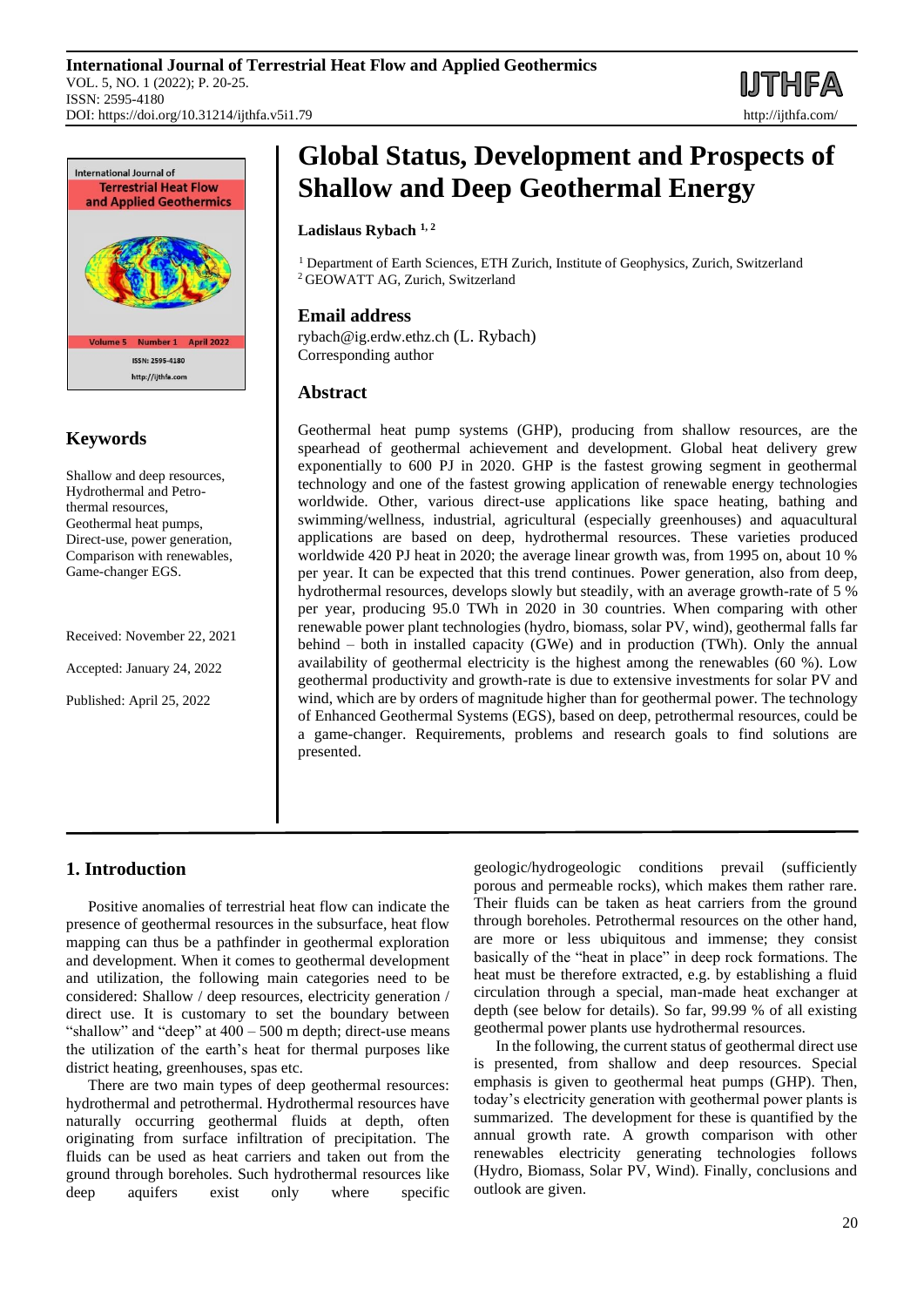## **2. Geothermal Direct-Use**

#### *Shallow resources*

First, the use of shallow resources will be highlighted. The top 400 meters of the subsurface is warmer in winter and colder in summer than outside air; thus, it provides heating in winter and cooling in summer, with Geothermal heat pump (GHP) systems. These decentral, ground-coupled systems provide space heating, cooling, and domestic warm water production with the same installation. GHPs are nowadays applied in buildings of all kinds, types, sizes and numbers in many countries, for homes, schools, factories, public and commercial buildings. Actually, this technology is one of the fastest growing application of renewable energy technologies worldwide and definitely the fastest growing segment in geothermal technology. Detailed descriptions of the GHP technology and its manifold applications can be found in Rybach (2012, 2022).

Global GHP heat delivery growth is actually exponential (see Figure 1) and provides the majority of geothermal directuse, This majority developed from 13.0 % of all geothermal direct-uses in 1995 to 58.8 % in 2020.

#### *Deep resources*

In other direct-uses, hot fluids deeper from the ground can be used for numerous applications like space heating, bathing and swimming/wellness, industrial, agricultural (especially greenhouses) and aqua-cultural uses. Their current contributions (along with the shallow GHPs) are displayed in Figure 2.



*Figure 1 - Global heat delivery of GHP systems in 2020. Data from Lund and Toth (2020) are plotted.*

A common direct-use type of deep, hydrothermal resources is geothermal district heating. It is now widespread and often significant: For example, over 90 % of all buildings are heated in Iceland by geothermal fluids, often transported over long distances. In and around Paris/France, over 200'000 apartments are connected to district heating networks. Usually, the plants use two wells (production/reinjection  $- a$ so-called "doublet")

In Bavaria/Germany, especially in the Munich area there are now over 20 installations operating. The combined heat & power (cogeneration) uses deep resources. This is now

becoming increasingly popular in Germany, like at Grünwald/Laufzorn (power plant 4.3 MWe, production 18.2 GWe in 2019, heating plant 40 MWth, delivery 56,3 GWh in 2019). Such plants generate mainly power in summer and provide heating in summer. An impressing number of German cogeneration installations is assembled in the German GeoTIS Information System, downloadable from [Geothermische](https://www.geotis.de/geotisapp/templates/powersumstatistic.php)  [Standorte \(geotis.de\)](https://www.geotis.de/geotisapp/templates/powersumstatistic.php); details about the German deep geothermal installations (also those without cogeneration) can be found in Agemar et al. (2014).

In total, the global geothermal direct-use from deep resources provided in 2020 420 PJ heat, with and installed capacity of 107,7 GWth. Shallow and deep geothermal direct use was applied 2020 in 88 countries (Lund and Toth, 2020).



*Figure 2 - Various global direct uses in 2020. Data from Lund and Toth (2020) plotted.*

## **3. Geothermal power generation**

Geothermal power plants use deep resources and provide base-load electricity. Currently (in 2020), the total globally installed capacity amounted to about 15.9 GWe, in 30 countries, with a total production of 95.0 TWh/yr (Huttrer, 2020). So far, practically all power plants use hydrothermal resources. Geothermal power generation started in 1904 in Larderello, Italy. In earlier days, reservoirs with dry steam have been tapped, later also those with steam/water mixtures. Such high-temperature fields  $(>200^{\circ}C)$  in less than 2 km depth) are mostly located in volcanic areas and are correspondingly rare. The average power plant size is about 50 MWe. The largest hydrothermal plant to date, at Nga Awa Purua/New Zealand operates with a single 140 MWe turbine unit and is fed by only 6 production wells (Rybach, 2014).

With advanced technology (=binary power plants) it is now possible to convert heat to power also with lower fluid temperatures ( $100 - 120$ °C). But the conversion efficiency is correspondingly low (a few percentage points only) and the plant size is also limited (only a few MWe).

Many more details about the technology of geothermal power plants can be found in Di Pippo (2015).

#### **4. Development trends, Prospects**

#### *Direct-use, Shallow Resources*

Most of the GHP systems operate with closed-system borehole heat exchangers (BHE). Besides these, groundwater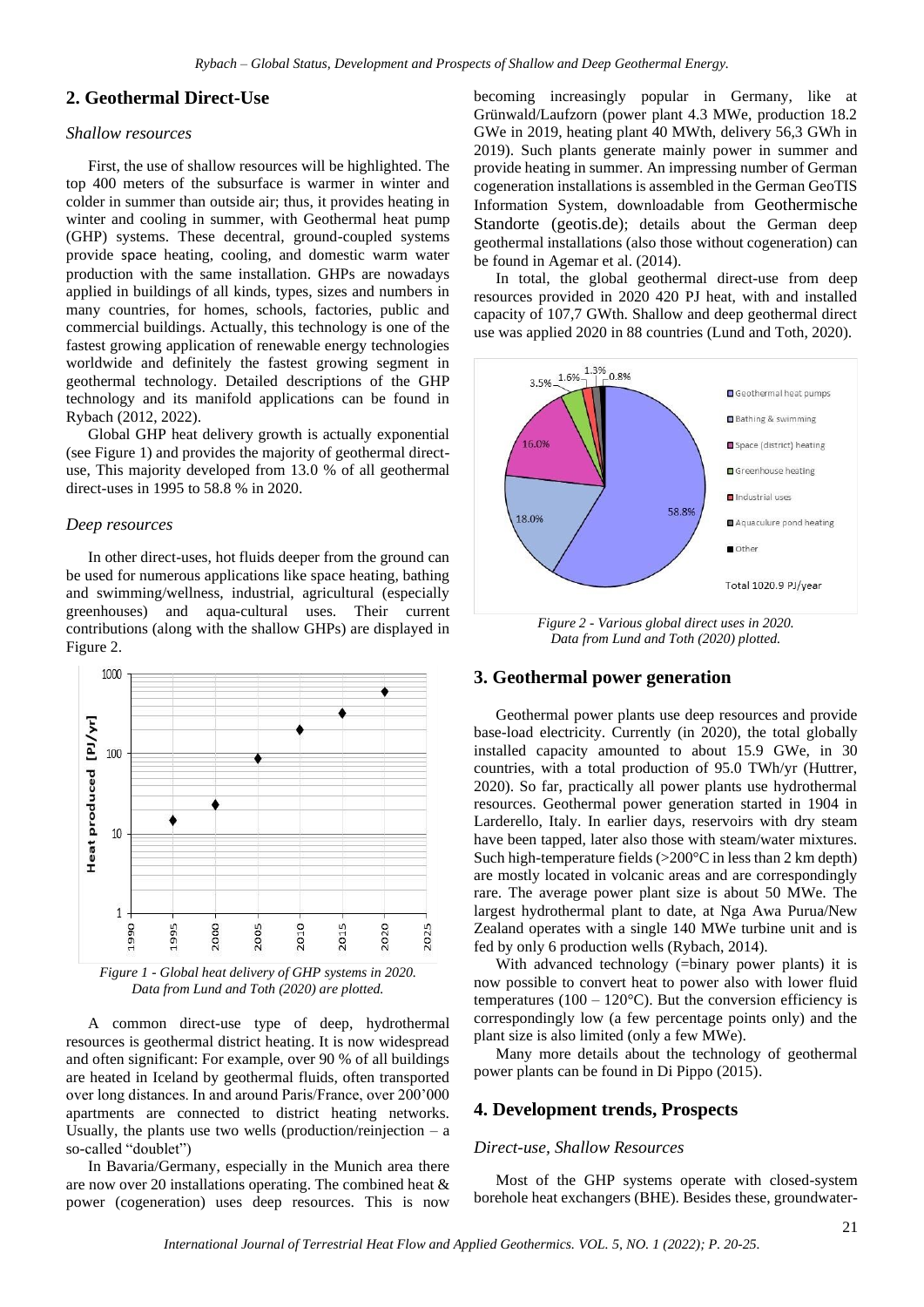based GHP systems are operating in numerous countries but in smaller numbers: In groundwater protection areas their operation is restricted or forbidden – since their system is not closed. Technical details of groundwater based GHPs are also described in Rybach (2012, 2022). The impressing global GHP development in the years 1995-2020, as shown in Figure 1, includes also groundwater-based GHPs. The number of countries using GHPs is also increasing (details in Lund and Toth, 2020).

GHP growth was so far exponential (see Figure 1), with impressive growth rates: From 1995 to 2010, 17.4 % per year, from 2010 to 2020 11.0 % per year. The continuation of the trend is expected to remain around the lower rate.

#### *Direct-use, Deep Resources*

As already mentioned, hydrothermal resources are used for various applications, like district heating, bathing and swimming/wellness, industrial, agricultural (especially greenhouses) and aqua-cultural uses. Their heat delivery growth from 1995 on is depicted in Figure 3. The growth is significant and steady; Whether the increase in the last couple of years can be sustained is not yet clear. Lately, the increase of district heating was substantial in Turkey and Germany, and the greenhouse heating in The Netherlands (details in Lund and Toth, 2010). The direct-use for deep resources grew, from 1995 to 2020 regularly in a rather linear manner with an average annual growth rate of about 10 %. This trend will most probably continue.



*Figure 3 – Growth of direct-use heat delivery 1995 – 2020 from deep resources. Data from Lund and Toth (2020) plotted.*

#### *Power generation*

The number of countries with geothermal power plants grew from 20 in 1995 to 88 in 2020 (Huttrer, 1995, 2020). The annual growth, in terms of globally installed capacity amounts to about 5 % per year since several years. The growth is shown in Figure 4. The growth is highly different from country to country; the leader is Turkey: From 20.6 GWe in 1995 (Huttrer, 1995) over 82 GWe in 2010 (Bertani, 2010) to 1,549 GWe in 2020 (Huttrer, 2020).

The growth of geothermal power plants world-wide is steady, but much slower than of other renewable energy technologies. These differences are presented and discussed below.



*Figure 4 – Growth of globally installed capacity of geothermal power plants 1990 – 2020. Data from Huttrer (2020) plotted.*

# **5. Comparison of power generation growth with different renewable technologies**

All over the world, there are many electric power plants that use quite different technologies: Hydrothermal, Biomass, Solar PV, Wind, Geothermal. Their development over the years is also quite different. There are also differences in their performance: Whereas power plants can be regulated (hydropower) or provide base-load electricity (geothermal), the production of the others like solar PV and wind depend on daytime, season or weather conditions.

An interesting comparison of growth tendencies among the Renewables can be found in Kurtz (2019). Figure 5 shows the growth of power plant capacities of fossil, nuclear, solar, wind and geothermal technologies, on logarithmic scale, over the years 1980 to 2015. The differences are striking, especially the remarkable growth of wind and solar PV.

It is also interesting to see differences in global output of the renewable power plants worldwide: These are assembled for the different renewable technologies in Table 1, based on data from the REN21 2021 Global Status Report. The geothermal production is clearly the lowest but on the other hand, geothermal production availability is the highest.



*Figure 5 - Growth of global annual electricity generation by technology types. From Kurtz (2019).*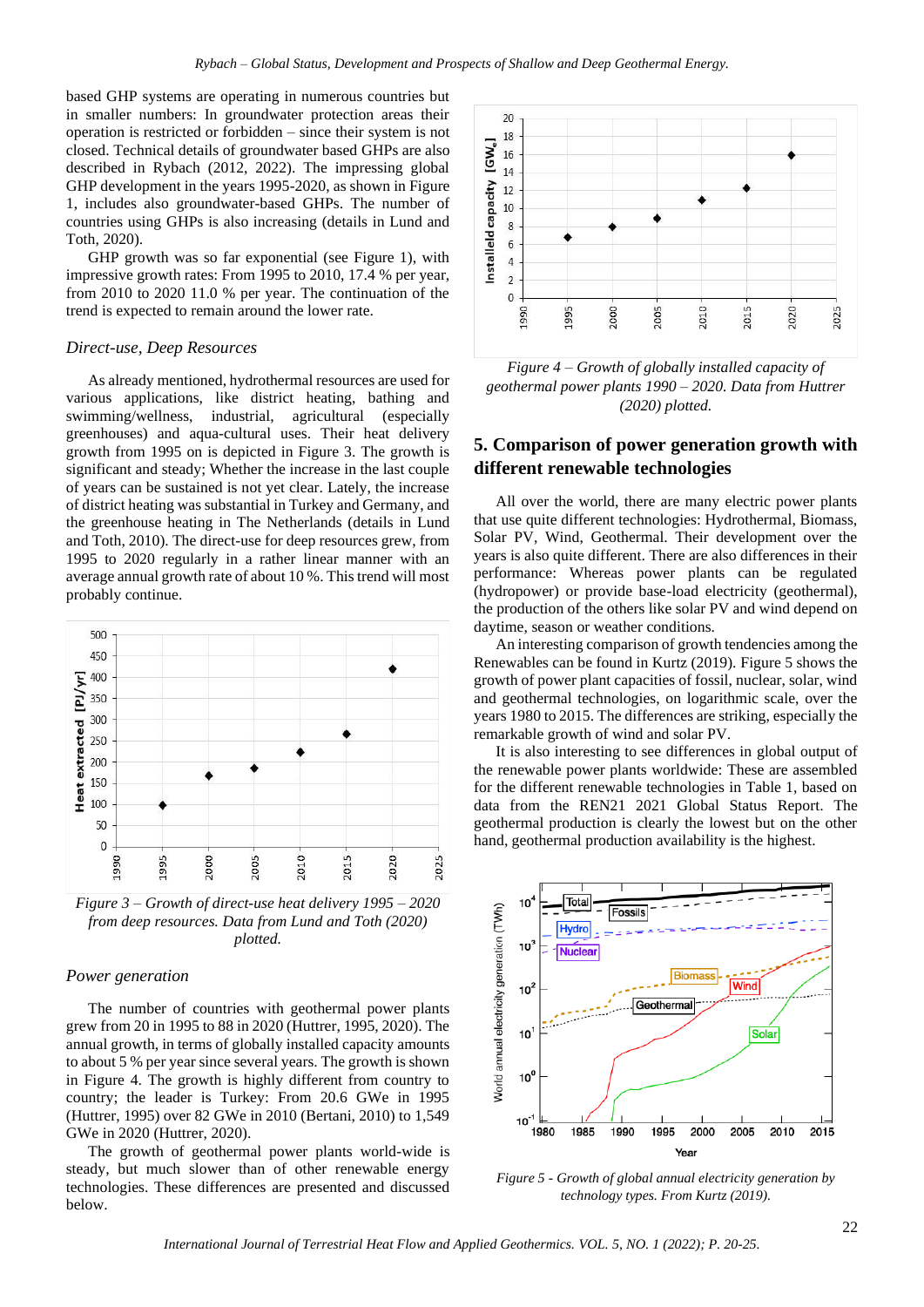The annual growth of geothermal power, in terms of installed capacity amounts to about 5 % per year since several years. The numbers are similar for hydropower and biomass generation. Geothermal power (in terms of globally installed capacity) was well ahead of solar PV until about 2007; nowadays, wind and solar PV exhibit two-digit, exponential growth with 30-40 % annually. In terms of electricity production, solar PV overtook geothermal power for the first time in 2011 and increased since then the gap strongly. More details see in Rybach (2014).

*Table 1 - Comparison of global electricity production by renewable technologies in 2020 (data from REN21, 2020). (Star symbol refers to data from Huttrer, 2020).*

| <b>Technology</b> | <b>Installed</b><br>capacity |      | Annual<br>production |               | <b>Annual</b><br><b>Availability</b> |
|-------------------|------------------------------|------|----------------------|---------------|--------------------------------------|
|                   | GWe                          | $\%$ | TWh/yr               | $\frac{0}{0}$ | $\%$                                 |
| Hydropower        | 1,170                        | 41.3 | 4,370                | 59.3          | 43                                   |
| <b>Biomass</b>    | 145                          | 5.1  | 602                  | 8.2           | 47                                   |
| Wind              | 743                          | 26.2 | 1,370                | 18.6          | 21                                   |
| Geothermal        | $15.9*$                      | 0.6  | $95*$                | 1.3           | 68                                   |
| Solar PV          | 760                          | 26.8 | 930                  | 12.6          | 14                                   |
| Total             | 2.834                        | 100  | 7,367                | 100           |                                      |



Note: Figure includes utility-scale renewable energy and small-scale solar projects and excludes large hydropower projects of more than 50 MW.

*Figure 6 - Global investment in various renewable technologies for electricity generation 2010 – 2020 (From REN21, 2021).*

No wonder that geothermal power lags badly behind solar PV and wind – the global market share and investments in solar and wind power are by orders of magnitude higher than those of geothermal, see Figure 6.

From the above comparison figure and table, it is evident that geothermal power development is currently left far behind by wind and solar PV: whereas geothermal development growth is more or less linear (steady but slow growth – increasing just a few percent per year), wind and solar PV exhibit accelerating growth with a clearly exponential tendency. To keep pace, geothermal power growth needs to be accelerated.

But how to achieve this acceleration? Until today, the growth in installed geothermal power capacity originated entirely from "conventional", hydrothermal resources. Such resources are found in numerous but special places, with hightemperature geothermal fluids present in the subsurface at relatively shallow depths  $(2 - 4 \text{ km})$  in useful quantities. Such special places can mainly be found in volcanic terranes or in other regions, depending on their plate tectonic and sedimentary settings (details see e.g. in Fridleifsson et al, 2008). It can be expected that geothermal power development based on conventional high-enthalpy resources will remain more-or-less linear in the future, thus some new technology is needed to provide the exponential growth component. In the following, the case is made that EGS technology (Enhanced Geothermal Systems) could play this role.

## **6. EGS technology: Goals and open questions**

The renowned M.I.T. study "The Future of Geothermal Energy – Impact of Enhanced Geothermal Systems (EGS) on the United States in the 21th Century (Tester et al., 2006) suggests that Enhanced Geothermal Systems will be the future of geothermal energy utilization. Enhanced Geothermal Systems is an umbrella term for various other denotations such as Hot Dry Rock, Hot Wet Rock, Hot Fractured Rock. The M.I.T. study determined EGS resources > 200,000 EJ alone for the USA, corresponding to 2,000 times the annual primary energy demand.

The EGS principle is simple: In the deep subsurface where temperatures are high enough for power generation (150-200 °C) an extended, well distributed fracture network is created and/or enlarged to act as new fluid pathways and at the same time as a heat exchanger ("reservoir"). Water from the surface is pumped through this deep reservoir using injection wells and recovered by production wells as steam/hot water. The extracted heat can be used for district heating and/or for power generation. Figure 7 shows the schematics of such a system.



*Figure 7 - Schematics of an EGS installation for power generation and district heating. From Häring Geothermal Explorers Ltd. 2007, with additions.*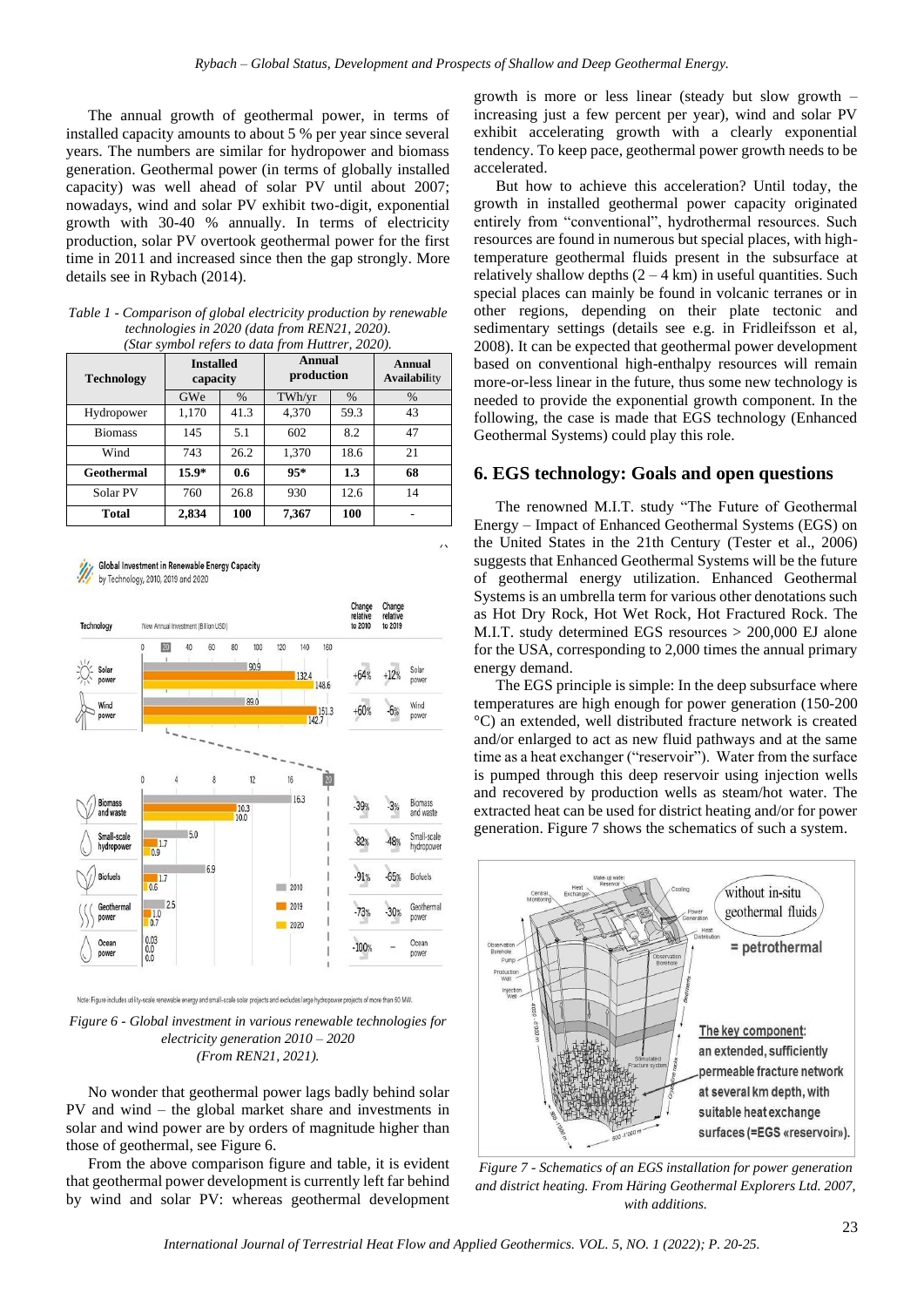The core piece of an EGS installation is the heat exchanger at depth. It is generally accepted that it must have a number of properties in order to be technically feasible and economically viable. These refer to the total volume, the total heat exchange surface, the flow impedance, and the thermal and stress-field properties. The key properties are summarized in Table 2.

| $m\omega u \nu v$ , $\cdots v$ . $\cdots$ . $\cdots$ . $\cdots$ |                                   |  |  |
|-----------------------------------------------------------------|-----------------------------------|--|--|
| Life of the system                                              | $\sim 20$ years                   |  |  |
| Temperature of the wells                                        | $\sim 200\,^{\circ}\mathrm{C}$    |  |  |
| Separation between wells                                        | $\sim 600 \text{ m}$              |  |  |
| Production flow rate                                            | $\sim$ 75 kg s <sup>-1</sup>      |  |  |
| Flow impedance                                                  | ~ 0.1 MPa $1^{-1}$ s              |  |  |
| Water loss                                                      | $\sim 10\%$ max.                  |  |  |
| Thermal drawdown                                                | $~10\%$                           |  |  |
| Contact surface area                                            | $\sim 10$ million m <sup>2</sup>  |  |  |
| Reservoir rock volume                                           | $\sim 300$ million m <sup>3</sup> |  |  |
| Interest rate for capital support                               | $\sim 5\%$ , no levy support      |  |  |

*Table 2 - Requirements for a technically feasible and economically viable, standard EGS heat exchanger (for a target 5 MWe / module). From EGEC (2012).*

Although the minimum requirements for an economically viable EGS reservoir are herewith set, their realization in a custom-made manner to comply with differing site conditions is not yet demonstrated. The key issue is the development of a technology to produce electricity and/or heat from a basically ubiquitous resource, in a manner relatively independent of local subsurface conditions, i.e. to develop a technology for the creation of EGS downhole heat exchangers –wherever needed– with the properties quantified above. To realize these, EGS is still at the proof of concept phase.

Therefore, several questions about establishing and operating EGS heat exchangers that are still open need to be addressed and answered. Here are some of the key issues:

- Development of a technology to produce electricity and/or heat from a basically ubiquitous resource, in a manner +/- independent of site conditions;
- Site exploration must clarify the local temperature and stress field, lithology, kind and degree of already existing fracturing, natural seismicity;
- In creating EGS heat exchangers at several kilometers depth, questions of rock mechanics like the role of anisotropy degree, stress change propagation/ transmission –fast / dry "? slow / ,wet "? (under different site conditions)– need to be answered;
- EGS induced seismicity (during stimulation in establishing the EGS heat exchanger but also during production) becomes a real issue, and thus needs to be controlled. Magnitudes need to be limited since public acceptance will be decisive (Majer et al 2007, Giardini, 2009).
- Uniform connectivity throughout a planned reservoir cannot be engineered so far. There is no experience with possible changes of an EGS heat exchanger over time; permeability enhancement (e.g. new fractures generated by cooling cracks) could increase the recovery factor while permeability reduction (e.g. by

mineral reactions) or short-circuiting could reduce recovery.

- This leads to the question of production sustainability. The production level needs to be set in order to guarantee longevity of the system (details in Rybach and Mongillo, 2006).
- It will be decisive to see whether and how the EGS power plant size could be upscaled, at least to several tens of MWe.

EGS chances and challenges, problems and possible solution have already been presented in 2010, at the World Geothermal Congress in Nusa Dua, Bali/Indonesia (Rybach, 2010). More EGS research needs and suggestions can be found in Rybach and Kohl (2018).

One thing is certain: The heat is down there, in immense amounts; we just have to learn how to get it out. Only very intensive, focused research and development, resulting in pilot and demonstration facilities could bring EGS ahead. This will need very substantial funding, which could arise from publicprivate partnership.

# **7. Conclusions, outlook**

Nowadays, shallow geothermal resources are well harvested by Geothermal Heat Pump systems worldwide. This technology is one of fastest growing application of renewable energy technologies worldwide and definitely the fastest growing segment in geothermal technology. Their global growth rates are spectacular, exponential.

Deep hydrothermal resources are utilized for various direct-use applications, like district heating, bathing and swimming/wellness, industrial, agricultural (especially greenhouses) and aquacultural uses. Growth rates are linear, steady,

Hydrothermal resources of deep geothermal energy prevail only in specific geologic settings and are therefore correspondingly rare. Petrothermal resources (i.e. the heat in place in deep rock formations) on the other hand are immense and more or less ubiquitous. So far, practically all deep geothermal installations (power plants, direct-use installations) utilize hydrothermal resources.

Deep Geothermal energy utilization, for power generation from hydrothermal resources, develops steadily world-wide, albeit with modest, linear growth rates. In some countries, like in Turkey, the growth is remarkable. At the same time, wind and solar PV develop exponentially, with  $10 - 30$  % annual growth. In other words: Globally, geothermal power falls back badly behind wind and solar PV.

Therefore, geothermal growth should be accelerated. Since the development of hydrothermal resources cannot be hastened –mainly because such resources are limited– the only option that remains are petrothermal resources. The only problem: How to get out the heat in place? In particular, the following questions need to be addressed:

- Where? (favorable site conditions  $\rightarrow$  exploration)
- How? (sufficient, deep heat exchanger realization  $\rightarrow$ proper, site-dependent stimulation)
- With what efficiency? (recovery factor  $\rightarrow$ enhancement, production sustainability) *Recovery factor, R (%) = extractable heat/heat in place*